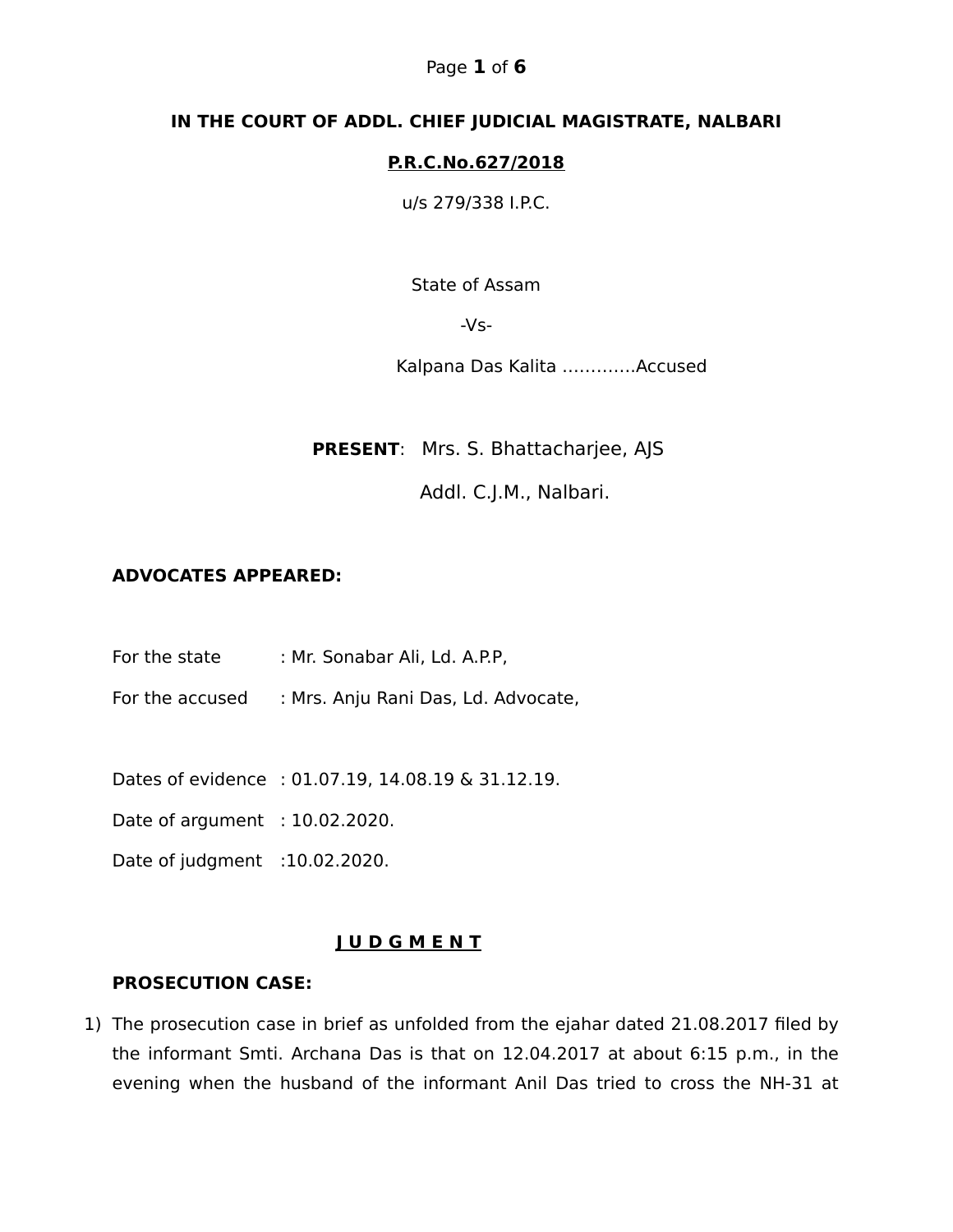Paikarkuchi Chowk from Western side to Southern side, at that moment, a Scooty bearing Registration No.AS-01/BD-8842 coming from Nalbari in wrong side, hit Anil Das by driving the scooty in a rash and negligent manner. As a result of which he sustained injuries on his person. Immediately, the local people brought him to S.M.K., Civil Hospital, Nalbari for treatment but the SMK Civil Hospital referred him to G.M.C.H., for better treatment, considering the seriousness of injuries sustainedby him. Hence, the case.

- 2) On receipt of the said 'ejahar' it was registered as Nalbari P.S case No.262/17 u/s 279/338 I.P.C. After completion of investigation charge-sheet No.117/17 dated 27.04.2017 was submitted by the I.O. against accused Smti Kalpana Das Kalita u/s 279/338 I.P.C.
- 3) In due Course accused appeared before Court on receiving summons and relevant copy was furnished to the accused person as per section 207 of CrPC. Particulars of offence u/s 279/338 I.P.C was read over and explained to the accused person to which she pleaded not guilty and claimed to be tried.
- **4)** The prosecution side examined four (4) witnesses while the defence declined to adduce any evidence. The statement in defence of the accused person u/s 313 Cr.P.C was recorded wherein she denied her involvement in the alleged offence. I have heard the arguments advanced by learned counsels of both the sides

## **5) POINTS FOR DETERMINATION:**

(i) Whether on 12.04.17 at about 6:15 pm, at NH-31,Paikarkuchi, the accused drove a Scooty bearing registration No.AS-01/BD-8842 in a public way in a rash/negligent manner so as to endanger human life or to be likely to cause hurt or injury to any other person and thereby committed an offence u/s 279 I.P.C?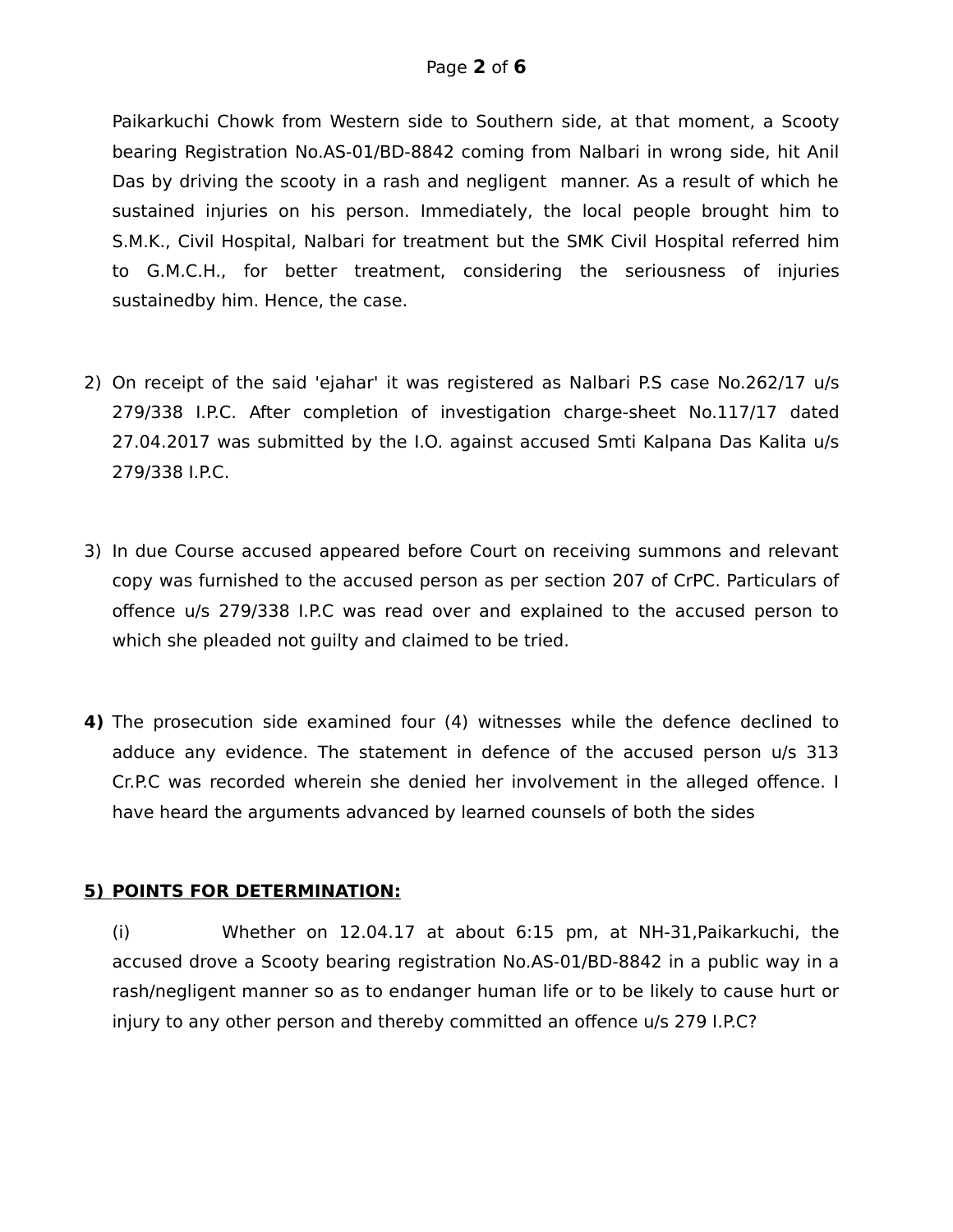(ii) Whether on the same day, time and place, the accused caused grievous hurt to Anil Das by riding a Scooty bearing registration No.AS-01/BD-8842 rashly/negligently and thereby committed an offence u/s 338 I.P.C?

### **6) DISCUSSION, DECISION AND REASONS THEREOF:**

PW 1 Smti. Archana Das, in her evidence has stated that she does not know the accused person. The incident took place on 12.04.2017 at about 6:30 p.m. Her husband Anil Das was standing near Paikarkuchi chowk. One scooty coming from Nalbari side hit her husband from behind and her husband fell down on the ground. Local public sent her husband to SMK Civil Hospital, Nalbari. She was informed about the incident over phone and thereafter she came to SMK Civil Hospital and found that her husband sustained fracture on his left leg. Later her husband was referred to GMCH where he was admitted for twelve days. Metal plate is still fixed on the left leg of her husband. Police recorded her statement. Exhibit-1 is the ejahar and exhibit-1(1) is her signature. Defence declined to Cross-examine her.

- 7) PW 2 Sri Anil Das,who is the victim of the case has stated that he know the informant, who is his wife. He does not know the accused person. The incident took place in the year 2017 at about 6:15 p.m., at Paikarkuchi Chowk, at that time he was waiting over the divider over the NH-31 at Paikarkuchi Chowk for crossing the road from northern side to southern side. At that time one Scooty coming from Nalbari on the wrong side hit him and his left leg got fractured. Local people took him to SMK Civil Hospital from there he was referred to GMCH. Metal plate was inserted to fix his leg. His wife filed the ejahar. Police recorded his statement.
- 8) PW 2 in his cross-examination deposed that the incident took place in the evening time. He further deposed that the Pronita Restaurant is about  $\frac{1}{2}$  k.m., from the place of occurrence. The crossing was in front of the Pronita Restaurant which was far away from the place of occurrence. There was no crossing at the place of occurrence. He does not know who was the driver of the scooty and he also does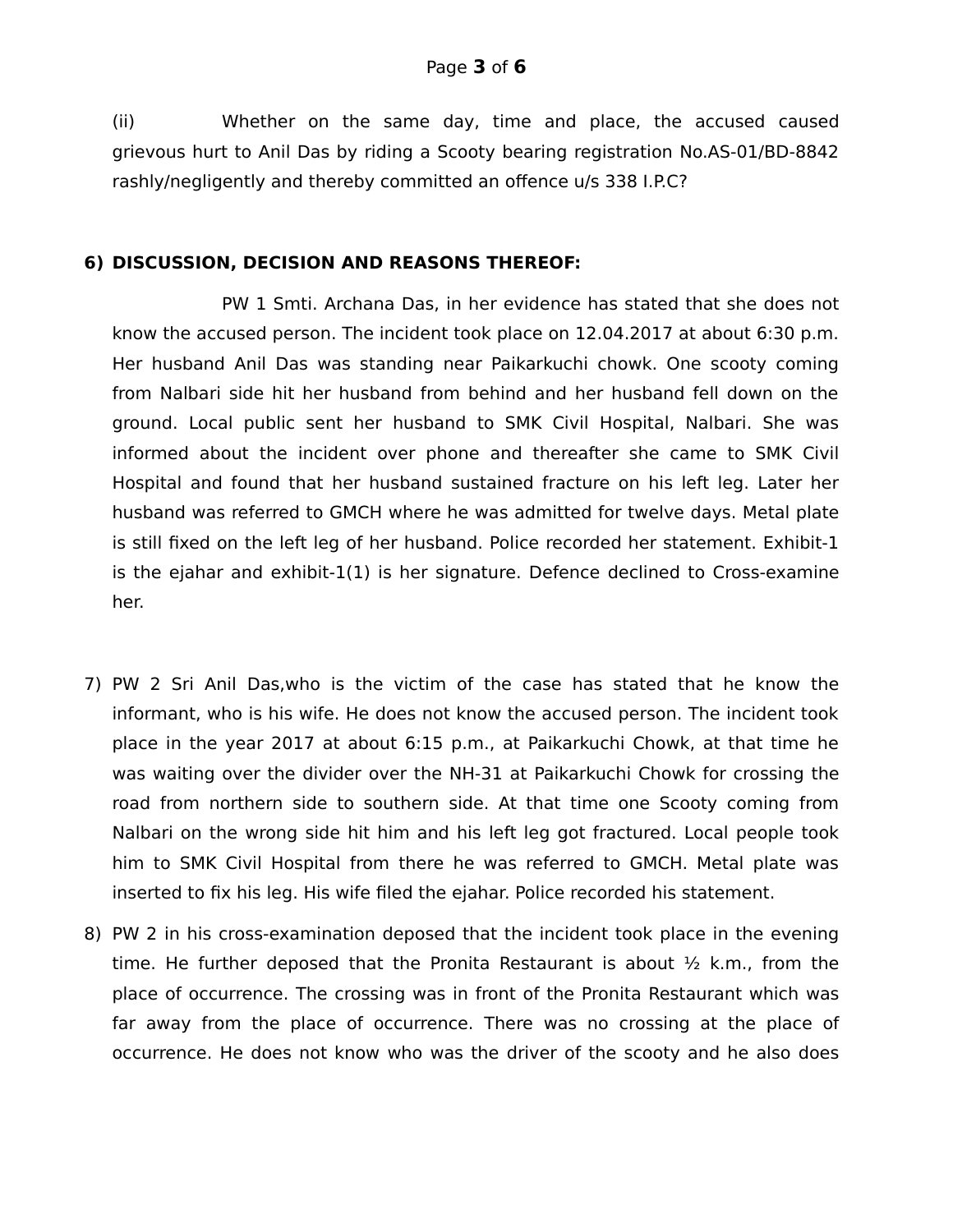not know the registration number of the scooty. He denied the suggestion that the accident took place due to his fault.

- 9) PW 3 Sri Dharani Dhar Das @ Dharani Das has stated that he does not know the informant of the case Smti. Archana Das and he also does not know the accused person. The incident took place about two and half years ago at about 5:30 p.m., near Paikarkuchi Chowk. Anil Das was crossing the road from the northern to the southern side of the NH-31 on foot. At that time he was coming to his house and he saw Anil Das was lying on the road near the divider and his left leg was fractured and he called one Tempo and sent Anil Das to SMK civil hospital, Nalbari.
- 10) PW 3 in his cross-examination deposed that the Pronita Restaurant is about  $\frac{1}{2}$  k.m., from the place of occurrence. There was no zebra-crossing at the place of occurrence and he had not seen the incident.
- 11) PW 4 Sri Hari Baishya has stated that he does not know the informant of the case Smti. Archana Das nor the accused person. The incident took place about one and half years ago at about 5 p.m., near Paikarkuchi Chowk. At that time he was at his house. On hearing halla, he came out to the place of occurrence. He heard that one Scooty came from the wrong side and hit Anil Das. He saw Anil Das laying on the road in injured condition. He also saw the Scooty rider at the place of occurrence. Anil Das sustained fractured on his leg. The injured was sent to medical. Police seized the scooty. Police took his signature in the siezure list. Exhibit-2 is the seizure list and exhibit-2(1) is his signature.
- 12) PW 4 in his cross-examination deposed that he reached the place of occurrence after the incident. He had not seen the incident. There was no zebra crossing at the place of occurrence. He does not remember the colour and the registration number of the offending vehicle. He had not seen the Scooty rider.
- 13) In this case prosecution examined altogether 4 (four) witnesses including the informant and the victim of this case. The evidence of informant reveals that she has not seen the alleged incident and she came to know about the incident after receiving information about it over phone. The evidence of PW2 who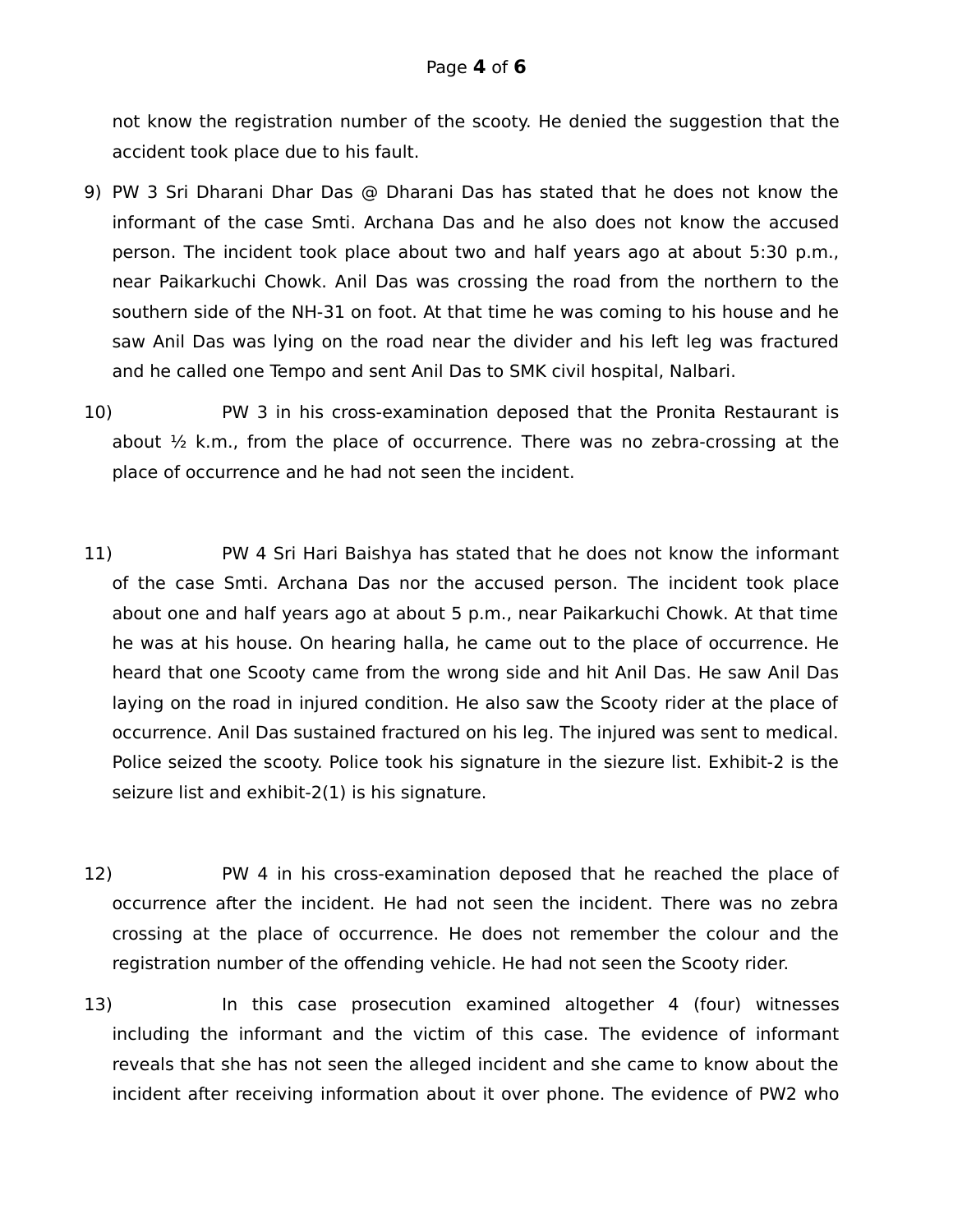is the victim of this case reveals that he could not identify the accused. His evidence reveals that on the day of incident one Scooty hit him and his leg got fractured in the incident. He could not say the registration number and model of the offending vehicle. In his cross-examination he admitted that he does not know who was driving the Scooty. The evidence of PW3 and PW4 reveals that they have not seen the alleged incident. They also could not identify the accused. PW3 found the victim Anil Das lying on the road near the divider and he took the victim to the hospital. PW4 only heard that one Scooty hit Anil Das but he could not say the colour and registration number of the offending Scooty.

14) From the evidence of all PW's it is apparent that none of them have incriminated the accused of committing any offence. None of them could identify the accused or say the registration number of the offending vehicle. Prosecution failed to examine any other witnesses to prove its case. There is no iota of evidence against accused Smti. Kalpana Das Kalita and in such circumstances the accused is entitled to get acquitted. The prosecution has failed to prove the offence u/s 279/338 of IPC against the accused beyond all reasonable doubt.

## **ORDER**

15) The accused person namely Smti. Kalpana Das Kalita is found not guilty u/s 279/338 I.P.C and hence, she is acquitted of the offence U/S 279/338 of IPC and set at liberty forthwith. Bail bond of the accused shall remain in force for a further period of six months as per amended CrPC. The articles seized (if any) shall be disposed of in due course as per law.

Given under my hand and seal of this court on this  $10<sup>th</sup>$  day of February, 2020.

 **Addl. Chief Judicial Magistrate Nalbari**